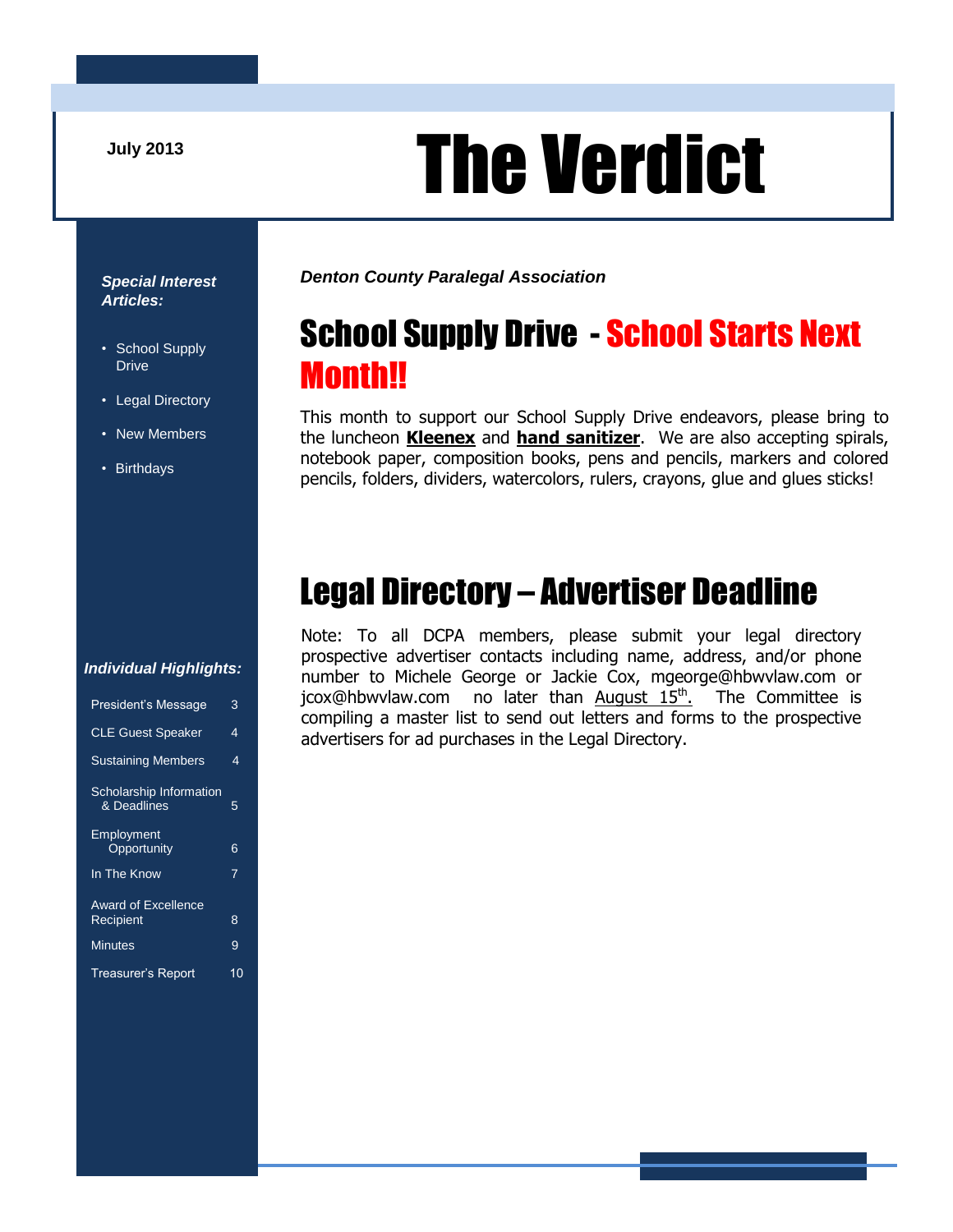#### Meeting Notice

#### **The Verdict Community Community Page 2 of 10**

#### **2013 Officers**

Ria Sherman, President [ria@cokerlegal.com](mailto:ria@cokerlegal.com)

Kim Guertler, President-Elect [Kim.guertler@dentoncounty.com](mailto:Kim.guertler@dentoncounty.com)

Michelle James, Secretary/Parliamentarian [mljames1960@yahoo.com](mailto:mljames1960@yahoo.com)

> Lisa Pittman, Treasurer [lpittman@hbwvlaw.com](mailto:lpittman@hbwvlaw.com)

Jennifer Stout, Historian Jennifer.stout@dentoncounty.com

#### Meeting Notice

The Denton County Paralegal Association's next Luncheon will be on Thursday, *July 25, 2013* at noon at Oakmont Country Club, 1901 Oakmont Drive, Corinth, Texas.

The all-inclusive cost of lunch is \$14.00 payable when you sign in. We cannot accept debit or credit cards, or make change, so please bring *exact* amount of cash or a check made payable to DCPA.

*RESERVATIONS ARE REQUIRED and can be made via e-mail to ria@cokerlegal.com. The Deadline for making your reservation is 5:00 P.M. on Monday, July 22, 2013.*

**Notice: We must notify Oakmont of the number attending prior to the meeting for preparation of adequate food and seating arrangements. Those that have RSVP'd will get served and seated first. We cannot guarantee that you will have seating or food if you do not RSVP. Please note we are also required to bill those individuals who make reservations and do not attend.**

### Directions to Oakmont

Oakmont Country Club is located in Corinth off I-35 East between Lewisville and Denton.

- Exit 461 Shady Grove Road/Post Oak Drive  $\bullet$
- Turn west onto Post Oak Drive  $\bullet$
- Turn right (west) onto Robinson Road at stop sign  $\bullet$
- $\bullet$ Turn left (south) onto Oakmont Drive – you will see an Oakmont sign in the median
- Turn right into Oakmont Country Club (second right)

#### AGENDA FOR JULY MEETING

| Date:  | July 25, 2013               |
|--------|-----------------------------|
| Place: | <b>Oakmont Country Club</b> |
|        | 1901 Oakmont Drive          |
|        | Corinth, Texas 76210        |
| Time:  | Noon                        |

- 1. Welcome members and guests
- 2. Old Business
	- a. Approve June minutes
	- b. Approve June treasurer's report
- 3. New Business
- 4. Speaker Denton County District Clerk Sherri Adelstein
- 5. Adjournment

#### **2013 Committee Chairs**

**CLE**, Vicki Schmidt [Vicki@cmloveless.com](mailto:Vicki@cmloveless.com)

**Fundraising**, Michelle Beecher [mbeecher@dentonlaw.com](mailto:mbeecher@dentonlaw.com)

**Legal Directory**, Michele George [mgeorge@hbwvlaw.com](mailto:mgeorge@hbwvlaw.com)

> **Membership**, Gina Elliot [gottigina@yahoo.com](mailto:gottigina@yahoo.com)

> **Newsletter**, Lisa Pittman [lpittman@hbwvlaw.com](mailto:lpittman@hbwvlaw.com)

**Social**, Christy Powell [cpowell@csplaw.net](mailto:cpowell@csplaw.net)

**TAPA**, Jennifer Stout [jennifer.stout@dentoncounty.com](mailto:sunnie@zellmerlaw.com)

**Ad Hoc Scholarship**, Georgya Rankin [georgya@cokerlaw.com](mailto:georgya@cokerlaw.com)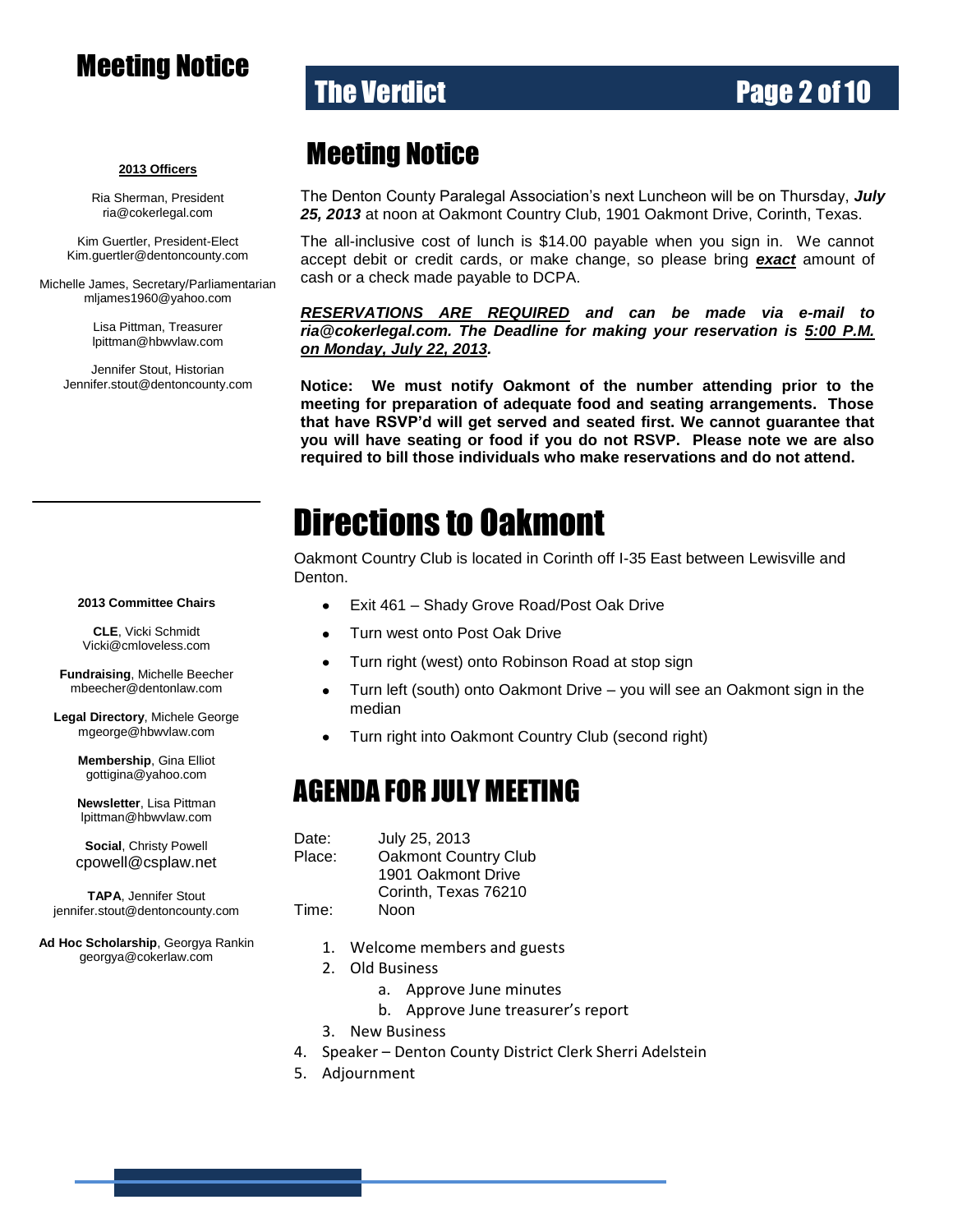**The Verdict Community Community Page 3 of 10** 

## President's Message

By: Ria Sherman

TexFile. What? That doesn't mean anything to you? It will! January  $1<sup>st</sup>$ , 2014 the State of Texas will begin rolling out mandatory e-filing for all non-criminal Texas cases. Since Denton is one of the 10 most populous counties, we are in the first wave. This is not an optional participation kind of thing! We, as professional paralegals, must get on board now in order to assist our attorneys in meeting the challenges of this brave new world!

Some of you may have attended the DCBA luncheon earlier this month to listen to their CLE presentation on this topic. Aside from the changes that are coming, the standing room only crowd and the fact that the meeting went on for more than 2 hours, made quite an impression on me. Attorneys are worried and have lots of questions.

This is an opportunity to shine in the eyes of your employer! So, step 1, make sure you have signed up for our next two CLE luncheons. This month Sherri Adelstein will tell us about how Denton County will deal with mandatory e-filing and then, in August, Brian McGrath from Texfile will share the newest information. Step 2, check out www.TexFile.com to familiarize yourselves with the process and perhaps make a list of questions for our presenters. Step 3, mark your calendars with two dates: July  $26<sup>th</sup>$  is the EFSP fair in the jury room at the Denton County Courthouse for firms looking for an e-filing service provide, and September  $1<sup>st</sup>$  is the date the system should go online, still in a permissive environment, to give us a chance to try it out before the January launch.

Let's lead the way on this DCPA!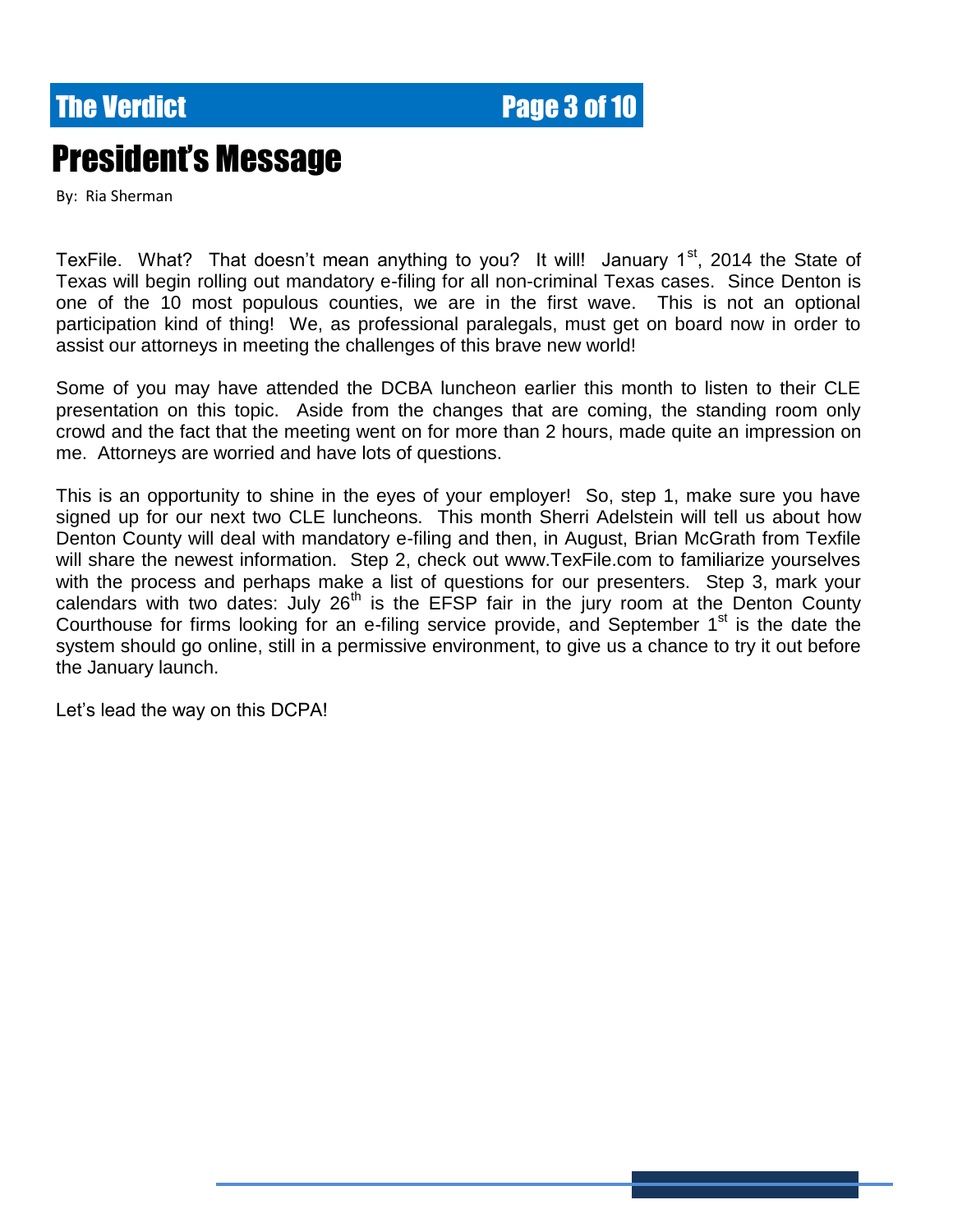# **Legal Directory**

more information contact The 2012 Legal Directory is available for purchase. This latest directory has been updated to include some of the newest attorneys in Denton County. The cost of the directory is \$25.00 each. If you have an old directory, turn it in for a \$2.00 rebate on the purchase price. This is a great resource! Get yours today! For Michele George or Lisa Pittman at (940) 387-3518 or at [mgeorge@hbwvlaw.com](mailto:mgeorge@hbwvlaw.com) or [lpittman@hbwvlaw.com](mailto:lpittman@hbwvlaw.com).

#### CLE Guest Speaker



Our Speaker this month is Honorable Sherri Adelstein, Denton County District Clerk, who will speak about "Mandatory E-filing in Denton County."

#### **Birthdays**

Our members with August birthdays are:

Lakesha Bell (8/3) Landra Turner (8/3) Beverly Rezadad (8/7) Michael McNeil (8/12) Melody Brackeen (8/16) Michele George (8/22) Janene Koiner (8/23)

Hope each of you will have a **Happy Birthday!**

#### Membership News

Please encourage those paralegals and others in the legal field, whom are not currently members, to join. If you know of anyone who would like to join, please contact Gina Gotti a[t gottigina@yahoo.com,](mailto:gottigina@yahoo.com) (972) 436-7584.

#### WELCOME NEW MEMBERS

**Korina Adams,** Duane Coker & Associates, *Field Associate* **Brandi Hunter,** The Law Office of Stephen Wohr, *Active* **Ali Silva**, Holmes, Diggs & Eames*, Active*

#### **Benefits of Membership In The Denton County Paralegal Association Include:**

- \* Receipt of the monthly issue of *The Verdict*
- *Free Accredited CLE at monthly meetings*
- *Continuing Legal Education seminars on various topics*
- *Job Bank*
- *Motivation*
- *Networking with other paralegals in Denton County*
- Professional growth through participation
- Communication and promotion of professional conduct and responsibility
- Continued individual and professional growth as paralegals

#### The Verdict **Page 4 of 10**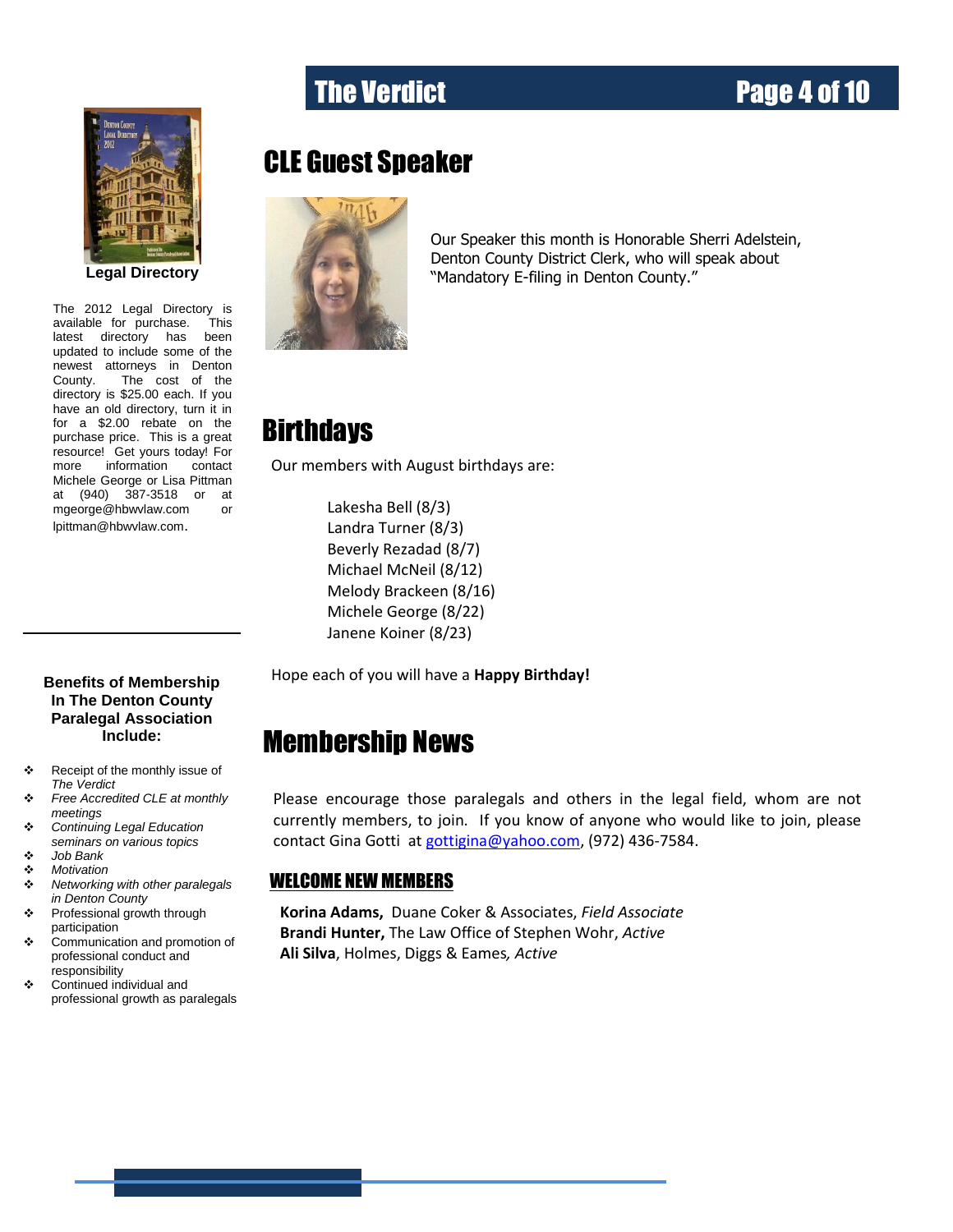## **The Verdict Community Community Page 5 of 10**

#### Support Our Sustaining Members

**Please help support our Sustaining Members by calling them when you have a project that needs outside support. Remember it is through their continued support and generosity that DCPA is able to provide social events at a low cost.**

**Stewart Process Service, Inc. The Reporting Professionals Bruce G. Stewart Cheryl K. Perlich** 110 Sheraton Place 2925 Country Club Road, Suite 104 Denton, Texas 76209 Denton, Texas 76210 Phone: 940-367-4643 Phone: 940-484-6053 Fax: 940-484-0999 Fax: 940-484-6054

Email – [stewartprocess@verizon.net](mailto:stewartprocess@verizon.net) Email – [reportingpros@sbcglobal.net](mailto:reportingpros@sbcglobal.net)

#### Scholarship Information and Deadlines

Submitted by Georgya Rankin, Scholarship Committee Chair

First of all, the TBLS examination application deadline has been extended to July 15, 2013. The examination will be in November 9, 2013, in Austin, Texas. The specialty areas of law available for certification are: Bankruptcy, Civil Trial Law, Criminal Law, Estate Planning and Probate, Family Law, Personal Injury Trial Law and Real Estate Law. I highly encourage you to explore the possibility of becoming one of the state's elite paralegals by becoming board certified. For more information visit: http://www.tbls.org/Cert/Paralegal.aspx or call 855.277.TBLS(8257).

To help with this, DCPA has allotted a scholarship of \$250.00 to go towards a scholarship. The Application and instructions can be found http://www.dentonparalegals.org/resources.html **Please submit your application to the Scholarship committee by August 30th** so that they have to be forwarded to the Executive Committee no later than September 15th to be announced at the October meeting.

You may submit your application to any of the scholarship committee members Georgya Rankin at [georgya@cokerlegal.com,](mailto:georgya@cokerlegal.com) Toya Brown at toya@cokerlgal.com or Christine Piott at cplawgirl@gmail.com. You will be reimbursed up to \$250.00 for fees and expenses paid for the exam.

Secondly, there are two TAPS scholarships one is through our local chapter, Denton Paralegal Association, and through the State Bar Paralegal Division.

For our local DCPA offers a \$250.00 scholarship to go towards the fees for TAPS. TAPS, this year, is October 2 through October 4th at the Omni Hotel in San Antonio. You won't want to miss the fun. Once again, you can go to our website to fill out the application. You may submit your application to any of the scholarship committee members Georgya Rankin at georgya@cokerlegal.com, Toya Brown at toya@cokerlgal.com or Christine Piott at cplawgirl@gmail.com.

Lastly, If you are a member of the State Bar Paralegal Division, don't forget to re-new your membership. You may renew your membership on line by going to their website http://txpd.org/default.asp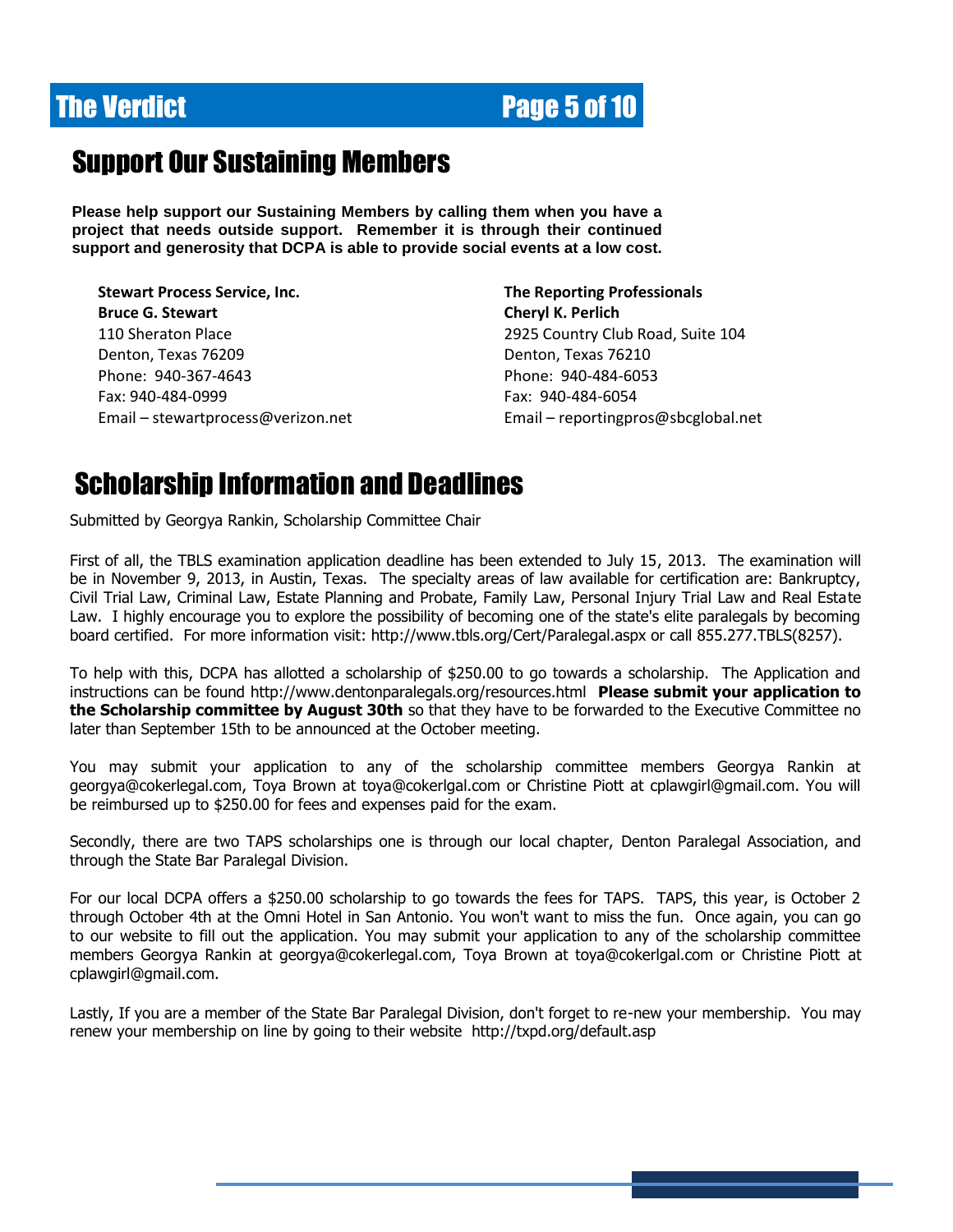#### Employment Opportunity

Legal Secretary Position

We are seeking a professional, poised individual with at least one year of past professional office experience to join our team. The position is 35-40 hours per week and can be somewhat flexible for school or family schedules. Responsibilities include front desk, multi-line telephone, secretarial support for paralegals and attorneys, ordering supplies for two locations. The qualified candidate will possess strong customer service skills, be organized, reliable, team oriented, and able to multitask. A working knowledge of Outlook is preferred.

Paralegal Position.

Our office is expanding so we are seeking to add another paralegal to our family. The qualified candidate must have family law experience, excellent written and verbal communication skills, an ability to work independently and as a member of a team, be deadline oriented, experienced in drafting pleadings and other written materials, possess excellent client liaison skills, be polished in his/her presentation, be reliable, discreet, and professional. Training will be offered on our various systems, however a working knowledge of Outlook is preferred.

CokerLegal is a thriving family law firm with offices in Denton and Frisco. We offer competitive compensation, great bonus opportunities, 401k, and paid vacation time. We also have a work environment second to none! If you are interested in either of the two positions, please forward your resume and cover letter to [ria@cokerlegal.com.](javascript:return) *(7/13)*

\_\_\_\_\_\_\_\_\_\_\_\_\_\_\_\_\_\_\_\_\_\_\_\_\_\_\_\_\_\_\_\_\_\_\_\_\_\_\_\_\_\_\_\_\_\_\_\_\_\_\_\_\_\_\_\_\_\_\_\_\_\_\_\_\_\_\_\_\_\_\_\_\_\_\_\_\_\_\_\_\_\_\_\_\_\_\_\_\_\_\_\_\_

Paralegal Position

Looking for experienced Family Law paralegal with some interest and/or experience in office administration. Flexible hours and flexible scheduling can be discussed. Please send resume via email to jill@oconnellfirm. *(7/13)*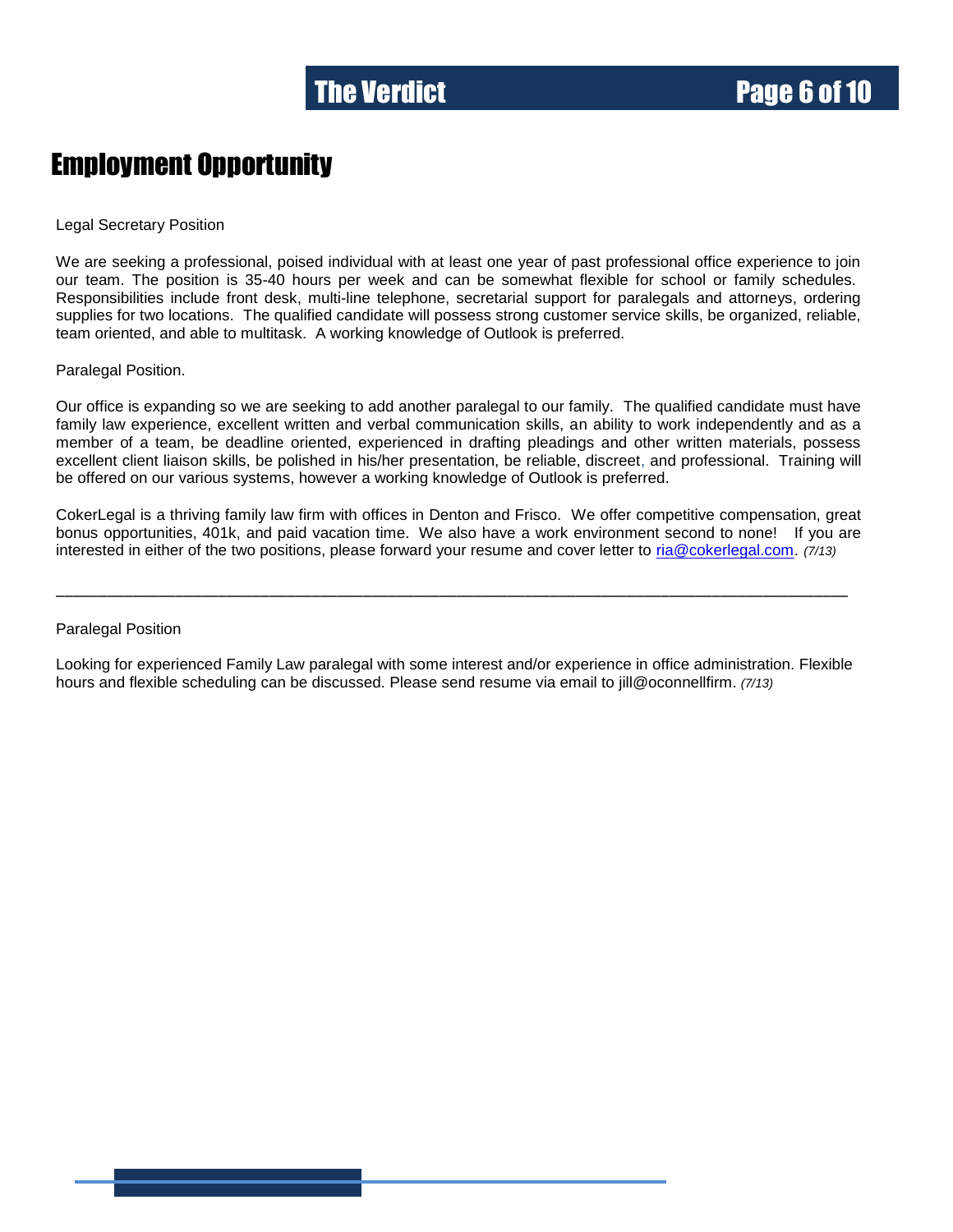#### In The Know

By Wanda Woodworth

**Talking with:** Carla Neal, Paralegal, Office of the General Counsel, Stonegate Senior Living, LLC

**Years' experience:** 8 years

**What made you want to become a paralegal?** After college, I worked as a Legal Secretary for 8 years at a law firm. Becoming a Paralegal seemed the obvious next step for me. I discovered that I was well-suited to the legal field and found it interesting, so I enrolled in a continuing education program at SMU and obtained my Certificate of Paralegal Studies. Later, I obtained paralegal certification through NALA.

#### **What type of law did your attorney practice?** Real Estate Law

**What was it like being a new paralegal?** It was a bit scary, but I had a few paralegal friends who were always willing to help me and answer my questions.

**How many paralegals are at your current firm?** There are two of us.

**What kind of law is practiced at your current firm?** I'm currently with the General Counsel's office at Stonegate. Stonegate manages skilled nursing and assisted living facilities, and the legal department does a little bit of everything. Much of my work is corporate in nature (filing documents with SOS offices, keeping track of numerous entities, etc.), but I also coordinate the facilities' responses to records requests and subpoenas, assist with discovery, real estate transactions, and help maintain a contract database. I also devote a significant amount of time to insurance and risk management matters.

**What is your advice to new paralegals?** Don't be afraid to ask questions. There are many attorneys and paralegals out there willing to help. Also, everyone makes mistakes, so don't get discouraged! Finally, always look before you leap (meaning always, but always, check your work!).

**To which paralegal organizations do you belong?** DCPA, Paralegal Division State Bar of Texas, and NTPA (North Texas Paralegal Association).

**How do you relax after a tough day at work?** When I get home I love to put on my comfy clothes and relax with my family.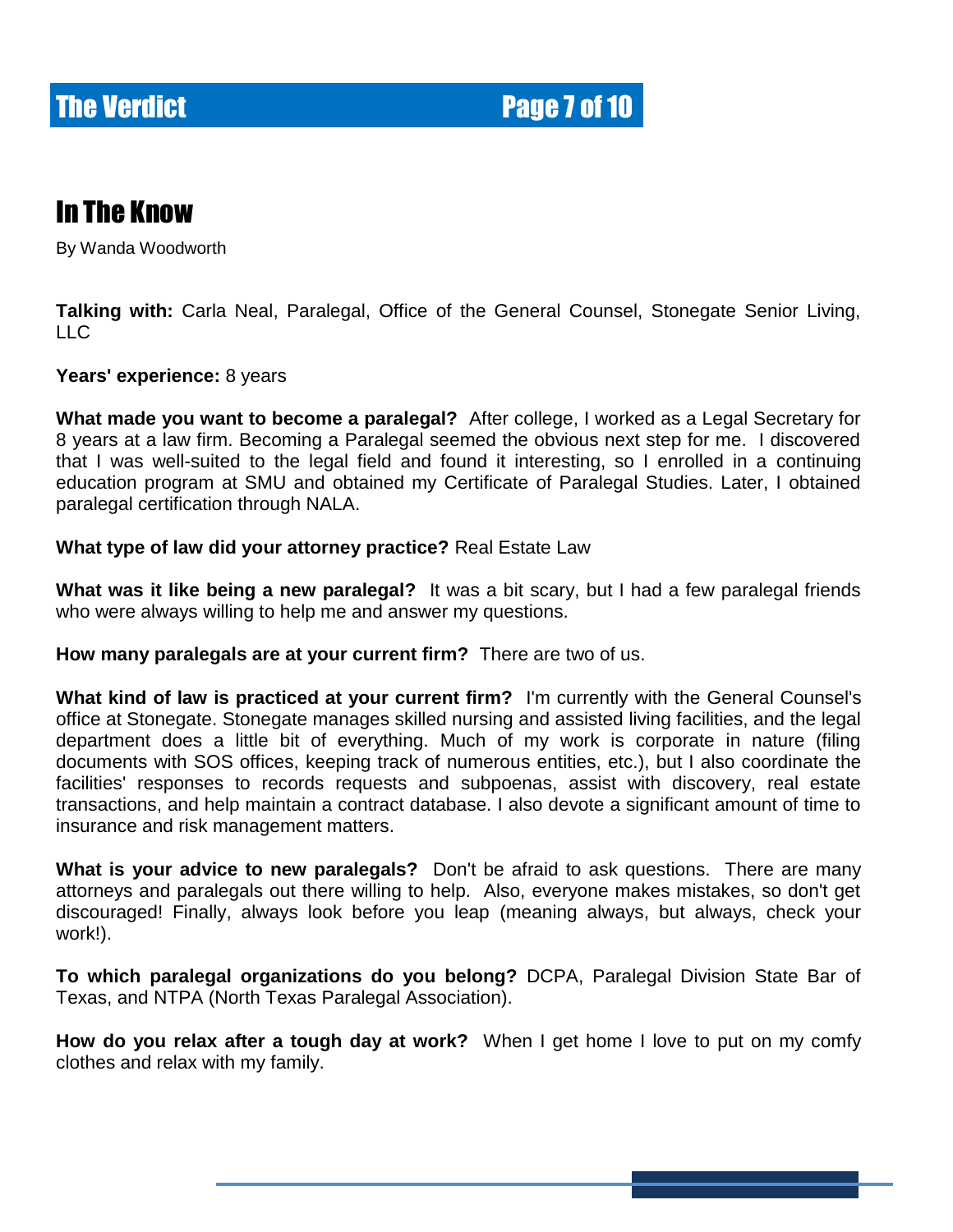#### Award of Excellence Recipient

Submitted by Pamela Snavely, CP (PD District 12 Director 2012-2014)



Gloria Porter was honored with the Award of Excellence at the Paralegal Division's Annual Meeting that was held in June. "With Special Appreciation Above & Beyond Award 2012 – 2013" was inscribed on the award.

The Award of Excellence is an award conferred by the Board of Directors of the Paralegal Division to recognize an individual who has made a substantial contribution to the paralegal profession. The award is given for outstanding merit and is not required to be conferred annually.

Gloria received the award for her many years of service and commitment to the paralegal division, her dedication to the profession, and tireless efforts to promote the paralegal division. It was a well-deserved accolade in recognition of her outstanding contribution to the Paralegal Division and to the professional enhancement of paralegals in Texas.

Gloria started her legal career in 1980. She joined the Paralegal Division in 1989, known as the Legal Assistants Division at the time. Shewas an active member until the mid 90s, and rejoined the PD again in 2005.

In her tenure she has held the following positions:

District 12 Membership Sub-Committee Chair - 2005/2006

District 12 Public Relations Sub-Committee Chair - 2006/2007

District 12 Election Sub-Committee Chair - 2007/2008

District 12 Director - 2007/2009

Continuing Education Committee Online CLE Chair - 2008/2009 & 2009/2010

Elections Committee Chair - 2010/2011, 2011/2012 & 2012/2013

Pro Bono Definition Ad Hoc Committee Chair - 2011

TAPS Planning Committee Marketing Chair - 2007, 2008, 2009, 2011 & 2012

She has also been an active member of DCPA for many years and is one of the Charter Members (Greater Denton Legal Assistants Association – GDLAA). Gloria has served as a leader and mentor to many paralegals over the years and has set the bar high.

Congratulations, Gloria!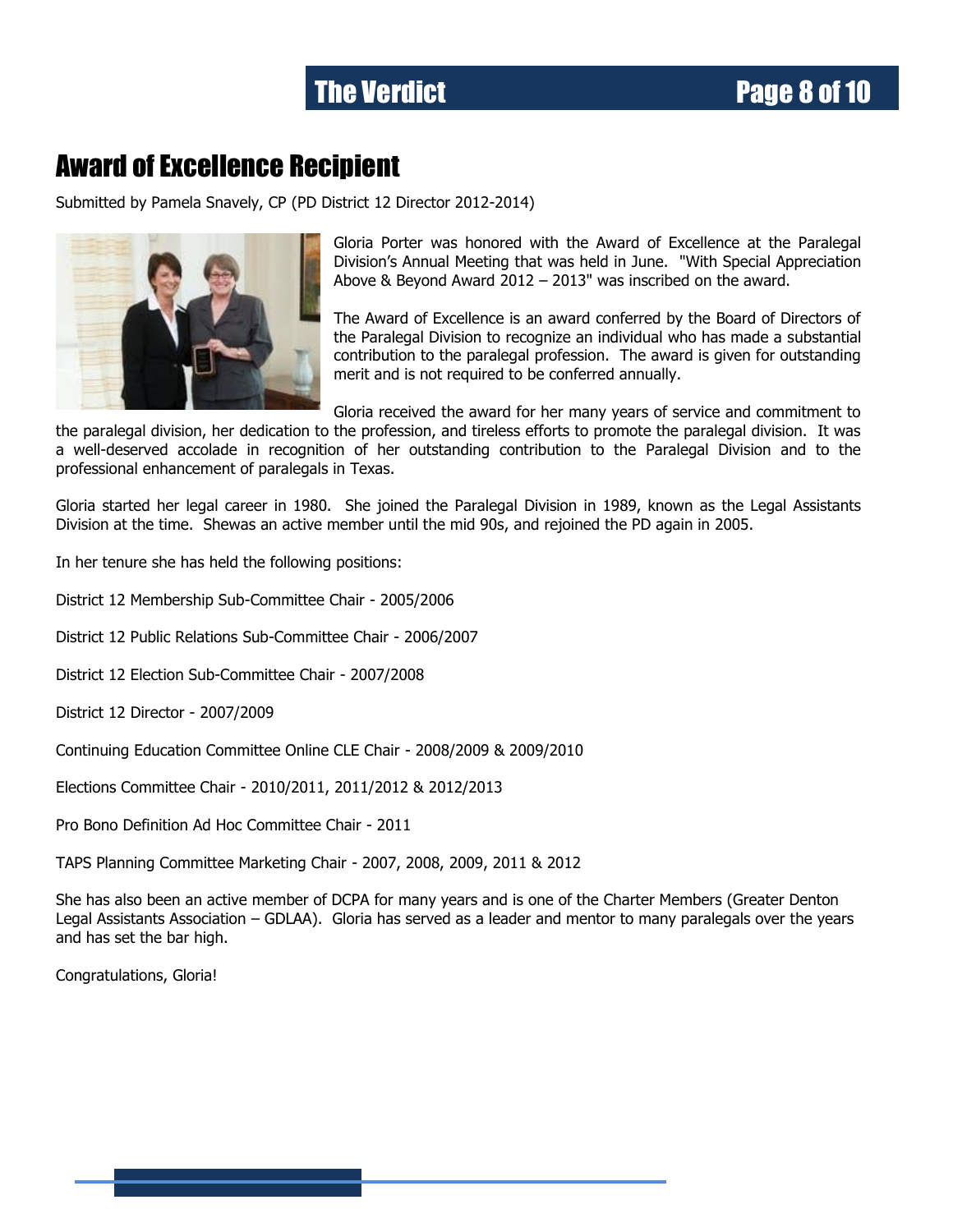## **The Verdict Community Community Page 9 of 10**

#### June Minutes

1. President Elect, Kim Guertler, called the business meeting of June 27, 2013, to order at 12:19 p.m. at the Oakmont Country Club. There were 13 attendees (13 members), all of whom were welcomed by President Elect Guertler.

#### OLD BUSINESS:

- 2. President Elect Guertler asked for a vote for the May 23, 2013, meeting minutes. A motion for approval was presented by Jennifer Stout, seconded by Michele George, and the motion carried by unanimous vote.
- 3. President Elect Guertler asked for a vote of approval for the May, 2013, Treasurer's report. Treasurer, Lisa Pittman, advised the membership that the Treasurer's report was revised due to a mathematical error related to the Bingo event vendors. A motion for approval was presented by Christy Powell, seconded by Jenna Earhart, and the motion carried by unanimous vote.

NEW BUSINESS – BUSINESS MEETING (Quarterly Reports from Committees):

- 4. President Elect Guertler asked for committee reports and briefly commented on the Bingo Night fundraiser as a fun and innovative event.
- 5. Michele George (Chair of the Legal Directory Committee) gave her quarterly report for her committee. Michele also provided handouts related to the legal directory.
- 6. Gina Elliott (Chair of the Membership Committee) gave her quarterly report for her committee. There are currently 54 DCPA members. Gina discussed a trifold she was interested in creating for DCPA. There was some discussion regarding Wild Apricot that President Elect Guertler also informed the membership about.
- 7. Georgya Rankin (Chair of the Scholarship Committee) gave her quarterly report for her committee and advised that the deadline for the Paralegal Certification exam is September 15, 2013, and further advising that applications have to be in for TAPS.
- 8. Christy Powell (Chair of the DCPA Social Committee) gave her quarterly report for her committee and reported on the Bingo Night co-sponsored with the Fundraising Committee (Michelle Beecher, Chair). Christy Powell provided details about the event, including the funds budgeted, purchases made, the location donated, expenses, the vendors, food, supplies, and services donated, sales, funds sent to Friends of the Family, and prizes given to attendees. Christy advised that the Bingo Night fundraiser was overall a great success for DCPA.
- 9. Michelle James (CLE Committee member) gave the quarterly report for her committee in Chair, Vicki Schmidt's absence. Michelle advised of the upcoming CLE speakers and requested feedback from the membership as to topics they would like covered in the future.
- 10. Lisa Pittman (Chair of the Newsletter Committee) gave her quarterly report for her committee.
- 11. There being no further business, President Elect Guertler adjourned the meeting at 12:54 p. m.